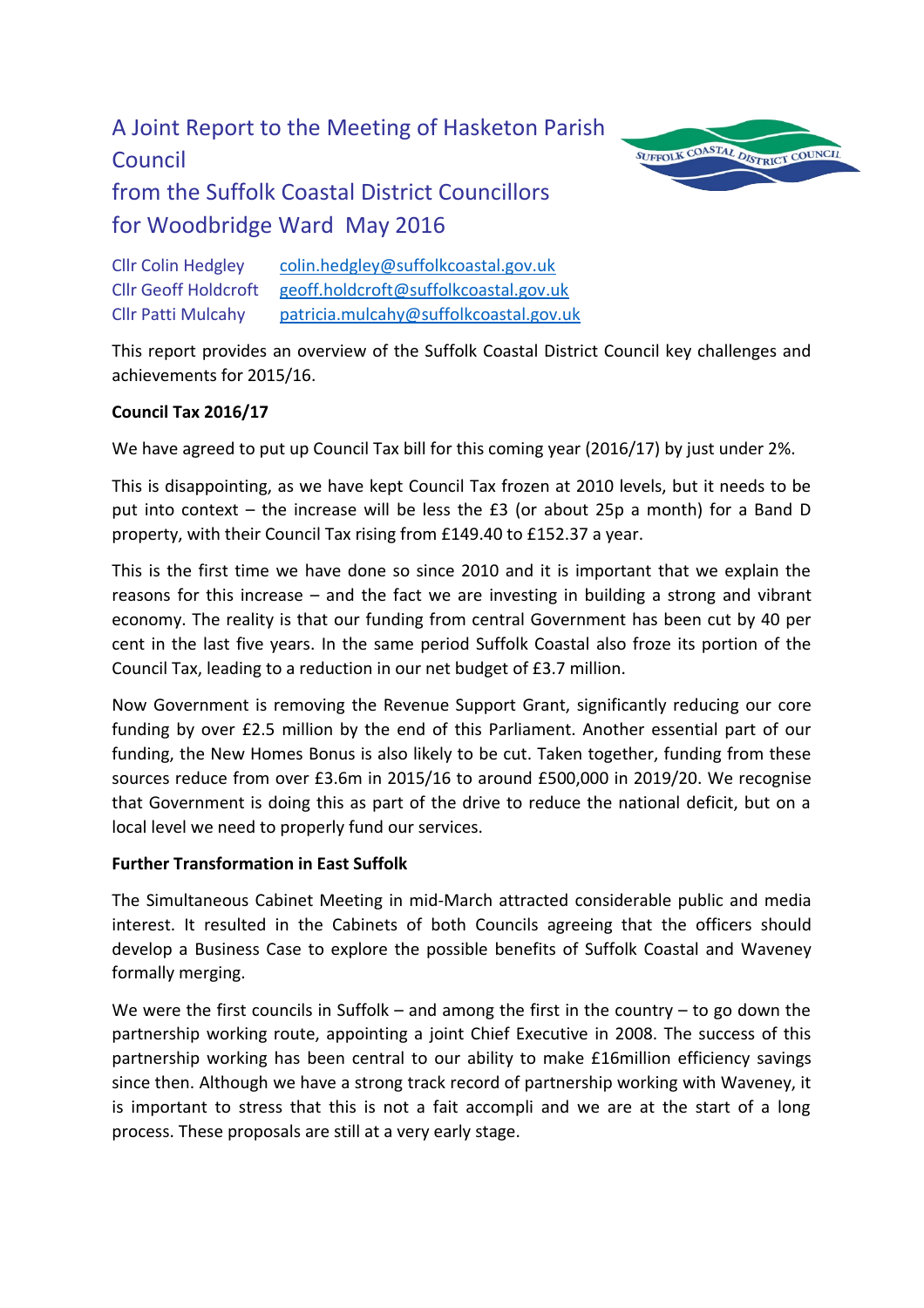But, in the current economic climate, when Councils are being forced to put up Council tax for the first time in six years, we have a duty to continue to explore new and innovative ways of making savings. As such, we need to look closely at the benefits of a merger, but we will only take this forward if we feel it will help us to deliver better services and value for money. However, before any merger could take place, it would have to be agreed by both Full Councils, as well as there being public consultation and the Boundary Commission being involved.

Any such proposal would be subject to a lengthy and full democratic process, which would be in the public domain over a period of years and would not be implemented before the 2019 elections.

## **Business Plan**

At a time of great challenge for local authorities across the country, Suffolk Coastal and Waveney District Councils have published their vision for the delivery of services to communities across the two districts. The East Suffolk Business Plan presents the Councils' key priorities and ambitions between now and 2023 and details how they will seek to improve the lives and opportunities of all local communities.

This is the first time the Councils' have ever produced a joint Business Plan and, as one of the most progressive local government partnerships in the country, it is a natural progression following many years of innovation. To read our Business Plan, visit: [www.suffolkcoastal.gov.uk/east-suffolk-means-business-business-plan](http://www.suffolkcoastal.gov.uk/east-suffolk-means-business-business-plan)

#### **Devolution**

Following the announcement by the Chancellor, George Osborne, about the Devolution proposals for East Anglia (Suffolk, Norfolk and Cambridgeshire), Suffolk's Leaders and Chief Executives met on Wednesday, 23 March, to begin discussions on the detail which needs to be worked through before all councils vote on a proposed deal later in the year.

Ahead of any decisions being taken, we are all agreed that we must engage with communities and other key groups to make sure they both understand what is and isn't part of the proposed deal but also to hear what their views on it are.

We will keep you updated, as this engagement process develops but for the latest Devolution information see: [www.suffolkcoastal.gov.uk/yourcouncil/a-devolution-proposal](http://www.suffolkcoastal.gov.uk/yourcouncil/a-devolution-proposal-for-suffolk/)[for-suffolk/](http://www.suffolkcoastal.gov.uk/yourcouncil/a-devolution-proposal-for-suffolk/)

#### **Homes**

We are investing £1.68 million in creating more affordable homes to ensure people can stay within the communities where they are raised and work. This money has come through Section 106 money we have built up over the years into unlocking the development potential in the District to provide more affordable homes.

We are now looking to bring in new specialist staff to help us decide the best ways of using this money, but it may be that Suffolk Coastal may effectively become a developer, buying land to build affordable homes on, getting them built and then selling them to the people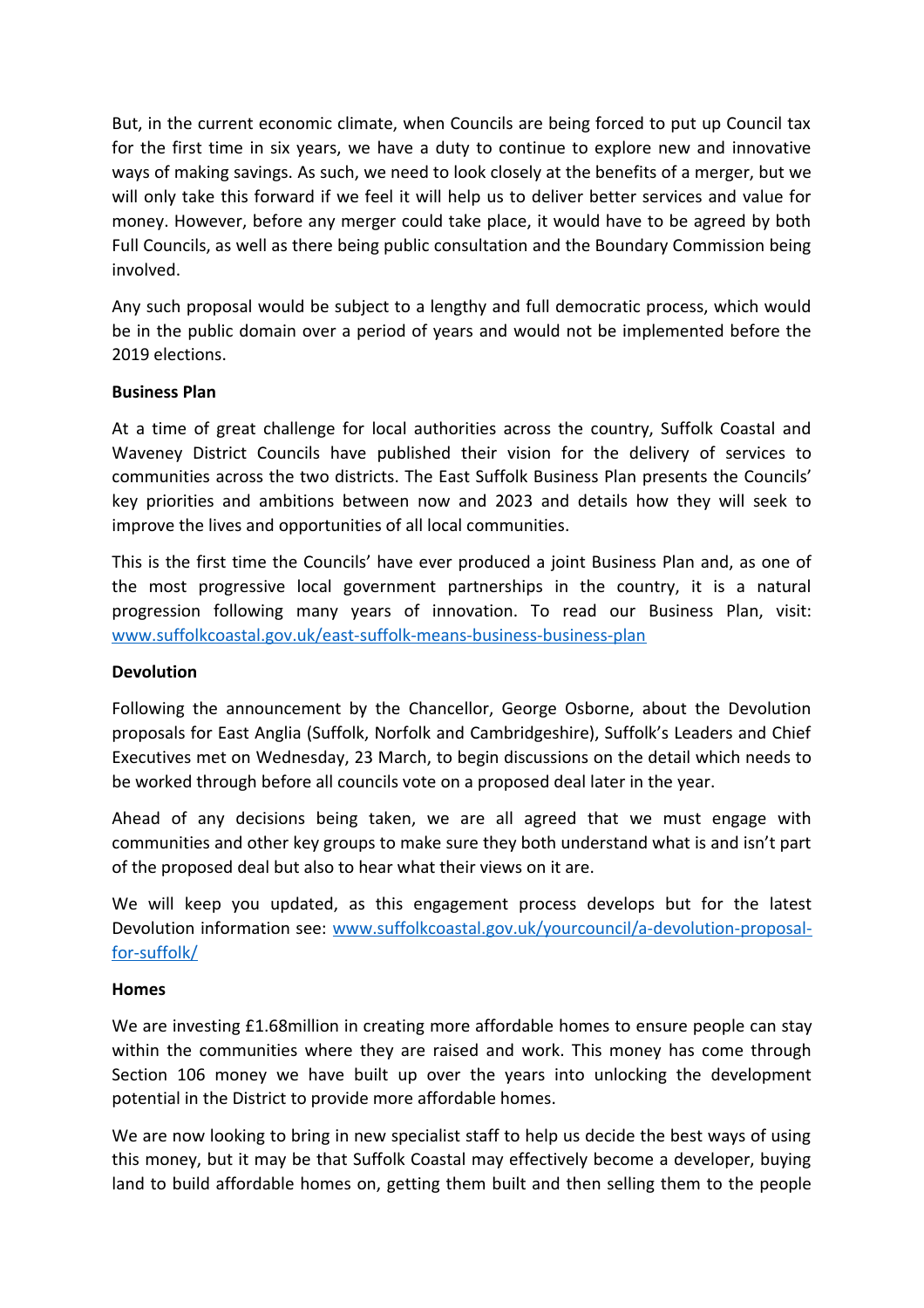that need them. We will obviously have to work closely with colleagues on the Town and Parish Councils, as well as developers, to get this moving, but this is an exciting new innovation for Suffolk Coastal and shows our commitment to making things happen in this area.

# **Housing**

A total of 175 affordable homes have been completed in the District since 2010/11. Of these 58 were completed in the last year, including 14 homes developed by demolishing existing homes no longer fit for occupation;

## **Sale of Melton Hill**

At the end of January, we selected a preferred bidder for Melton Hill, subject to contract, ahead of our move to the new building in Melton.

The selected preferred bidder, Active Urban Property Group (AUPG), held a Community Planning Weekend on Friday and Saturday, 15 & 16 April to develop the vision for the new development, and then staged a Report Back Presentation on Tuesday, 19 April.

The exhibition presentation can be viewed at; [www.jtp.co.uk/cms/pdfs/01151\\_CPW-exhibition\\_160414\\_S.pdf](http://www.jtp.co.uk/cms/pdfs/01151_CPW-exhibition_160414_S.pdf)

and the report back presentation can be viewed at; [www.jtp.co.uk/cms/pdfs/01151\\_broadsheet\\_spreads\\_M.pdf](http://www.jtp.co.uk/cms/pdfs/01151_broadsheet_spreads_M.pdf)

The design team will move forward to prepare a detailed planning application for the site, which it is anticipated will be submitted in the summer. At the Community Planning Weekend participants said they wanted to continue to be involved in the development of the proposals. So, at the Report Back, it was announced that a new project website will be created and an update meeting will be held in late June or July (date and venue to be announced).

#### **New Offices**

The work to build Suffolk Coastal's new headquarters, opposite Melton Railway Station, is progressing well. The move will reduce our running costs, saving £8million of tax payers' money over 20 years.

We will be taking over the building soon to fit it out to our requirements with the intention of moving into it during the autumn. The building will officially be named 'East Suffolk House' after Councillors and members of staff came up with suggestions.

#### **Customer Services in local libraries**

Work to develop and upgrade Suffolk Coastal District Council's Customer Services in Woodbridge Library is virtually complete. The development is part of the Council's plan to provide more services in the heart of the community at our current shared facility within Woodbridge Library and supports our move to new council offices.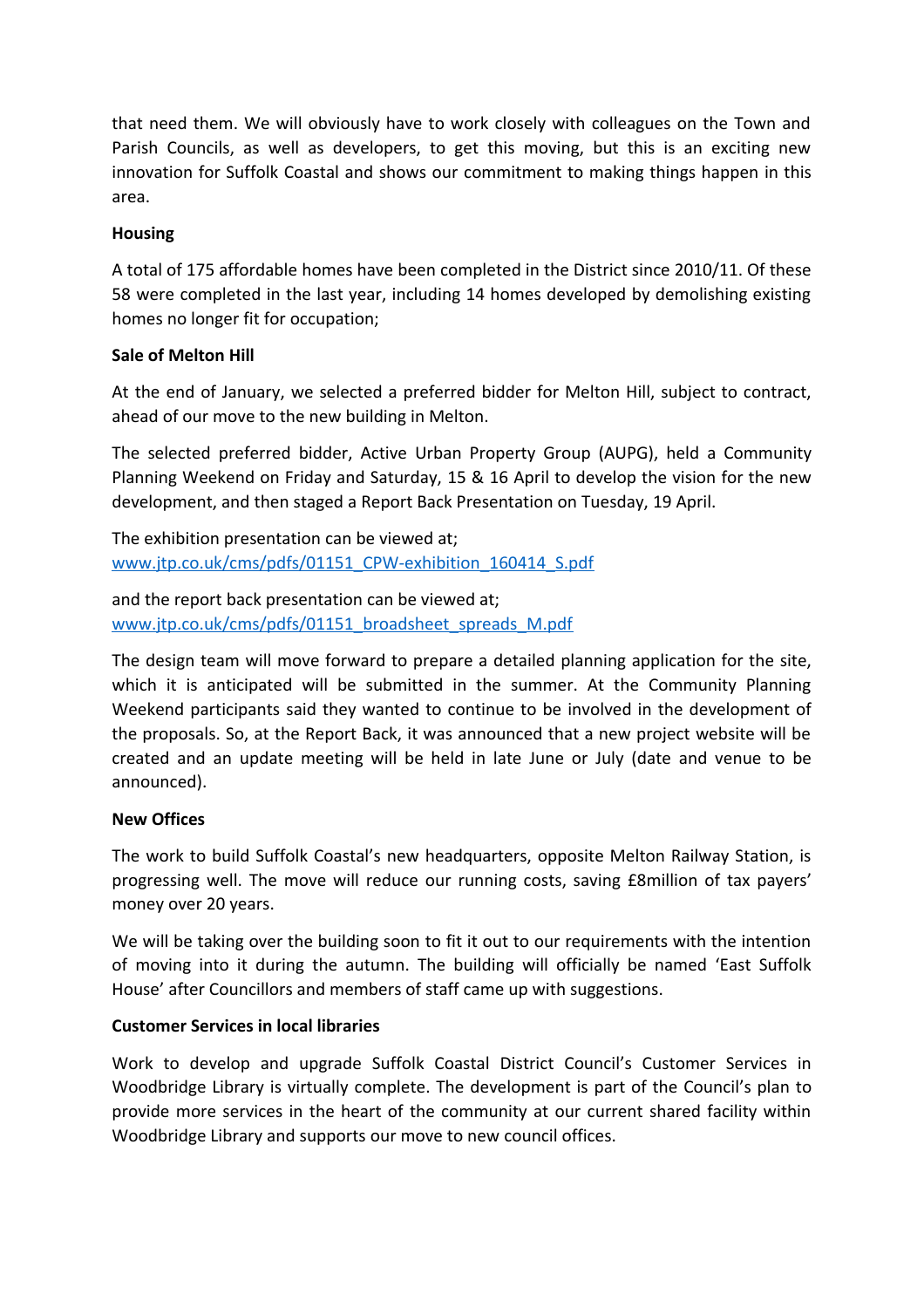The development is part of our work to take services out into the heart of communities, working in partnership with Suffolk Libraries in Woodbridge and Felixstowe offering customer services, tourist information and benefits advice in central locations.

#### **New website**

Our website is currently being updated – look out for a new look and feel later in the spring.

The [www.eastsuffolk.gov.uk](http://www.eastsuffolk.gov.uk/) website will incorporate both Suffolk Coastal and Waveney websites onto one platform and aims to be clearer and more accessible through smartphone devices and tablets.

## **Brown bins**

Brown bins will continue to be collected for free in Suffolk Coastal following a decision in November. The issue was prompted in response to Suffolk County Council's decision to reduce funding of recycling credits in this area.

This is an important issue for Suffolk Coastal. We have an excellent track record on recycling. In 2013/14 we were in the top 10% of local authorities in the country (coming 19th out of 352 authorities) with a recycling rate of 57.44%. Although we recognise that there will be financial implications for this Council, the decision to not charge for this service was taken to allow us to build on this good recycling performance.

# **Part Night Street and Footway Lighting**

Work to install an 'intelligent lighting system' to all our street and footpath lights has now been completed. This allows us to move to part night lighting (effectively switching off the majority of street and footpath lighting between midnight and 5.30am), in line with the current Suffolk County Council and other District and Boroughs in the county.

The Town and Parish Councils, among others, were informed of this work and consulted about the plan to introduce part night lighting in 2014. However, we intend to send round further detailed information about the plans ahead of any move to implement part night lighting during the summer months (after the clocks go forward), as well as issuing a press release and putting information on the website.

# **Sizewell C**

Suffolk Coastal District Council and Suffolk County Council are taking a joint local authority approach to the challenges and opportunities presented by Sizewell C - the proposed nuclear power station expansion at Sizewell.

EDF Energy's Sizewell C Stage 1 consultation ended in February 2013 and since then the Councils have been working jointly in a number of areas. It was widely expected that EDF's Stage 2 consultation would begin in early 2016 but recent news has cast doubt on this and it not now expected until later this year.

All the public documents including the Sizewell C Joint Local Authority Group (JLAG) meeting notes can be viewed at [www.suffolkcoastal.gov.uk/yourdistrict/sizewell/](http://www.suffolkcoastal.gov.uk/yourdistrict/sizewell/)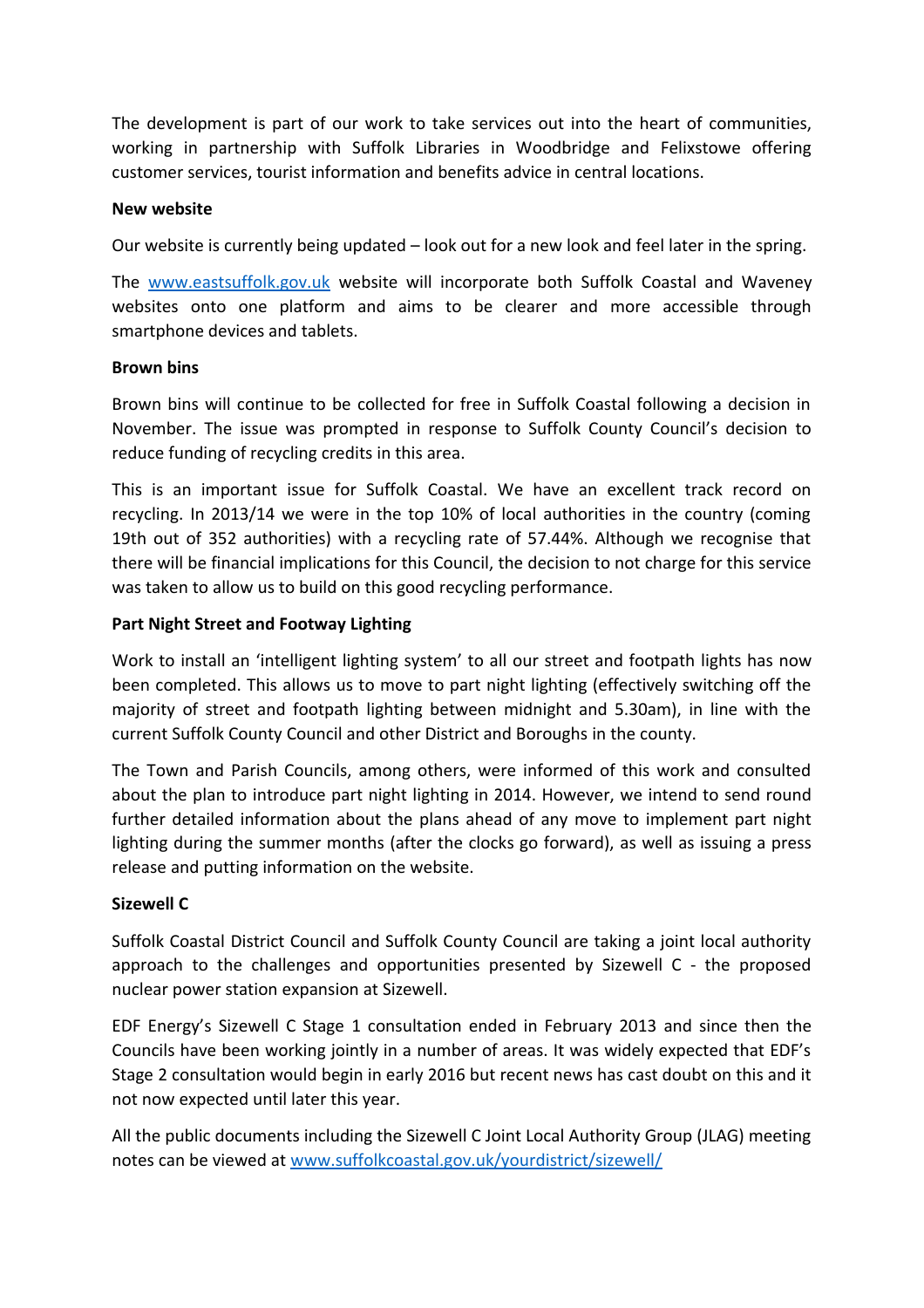A Monthly Update from the Chair and Vice-Chair of the JLAG can be downloaded from [www.suffolkcoastal.gov.uk/yourdistrict/sizewell/sizewell-c-councillors-monthly-update/](http://www.suffolkcoastal.gov.uk/yourdistrict/sizewell/sizewell-c-councillors-monthly-update/)

## **Enabling Communities**

We've had another successful year supporting our communities through our councillors Community Enabling Budgets.

This year, each councillor had £5,500 to spend on supporting community projects, local organisations and initiatives. In total they have spent over £200,000 across the district.

Locally we have spent the following amounts on behalf of Suffolk Coastal District Council.

## *Cllr Colin Hedgley*

 $Just42$   $f1000$ The extension of the Children's Work project.

Lofty Heights **E3000** Setting up an office function for the Lofty Heights project.

Little Bealings Parish Council F1000 Contribution to the '20's Plenty' speed campaign for Little Bealings

Cancer Campaign in Suffolk **E1500** 

To run sun awareness workshops in primary and secondary schools in the Woodbridge area

# *Cllr Geoff Holdcroft*

Lofty Heights **E2000** Setting up an office function for the Lofty Heights project

Little Bealings Parish Council £1000 Contribution to the '20's Plenty' speed campaign for Little Bealings

New Horizons Club **£443.43** To cover the costs of food, safety and first-aid training and new games for participants to use and enjoy during the lunch sessions.

Woodbridge Riverside Trust £2056.57 To run a music event to bring together the history of Sutton Hoo.

Cancer Campaign in Suffolk £1000 To run sun awareness workshops in primary and secondary schools in the Woodbridge area